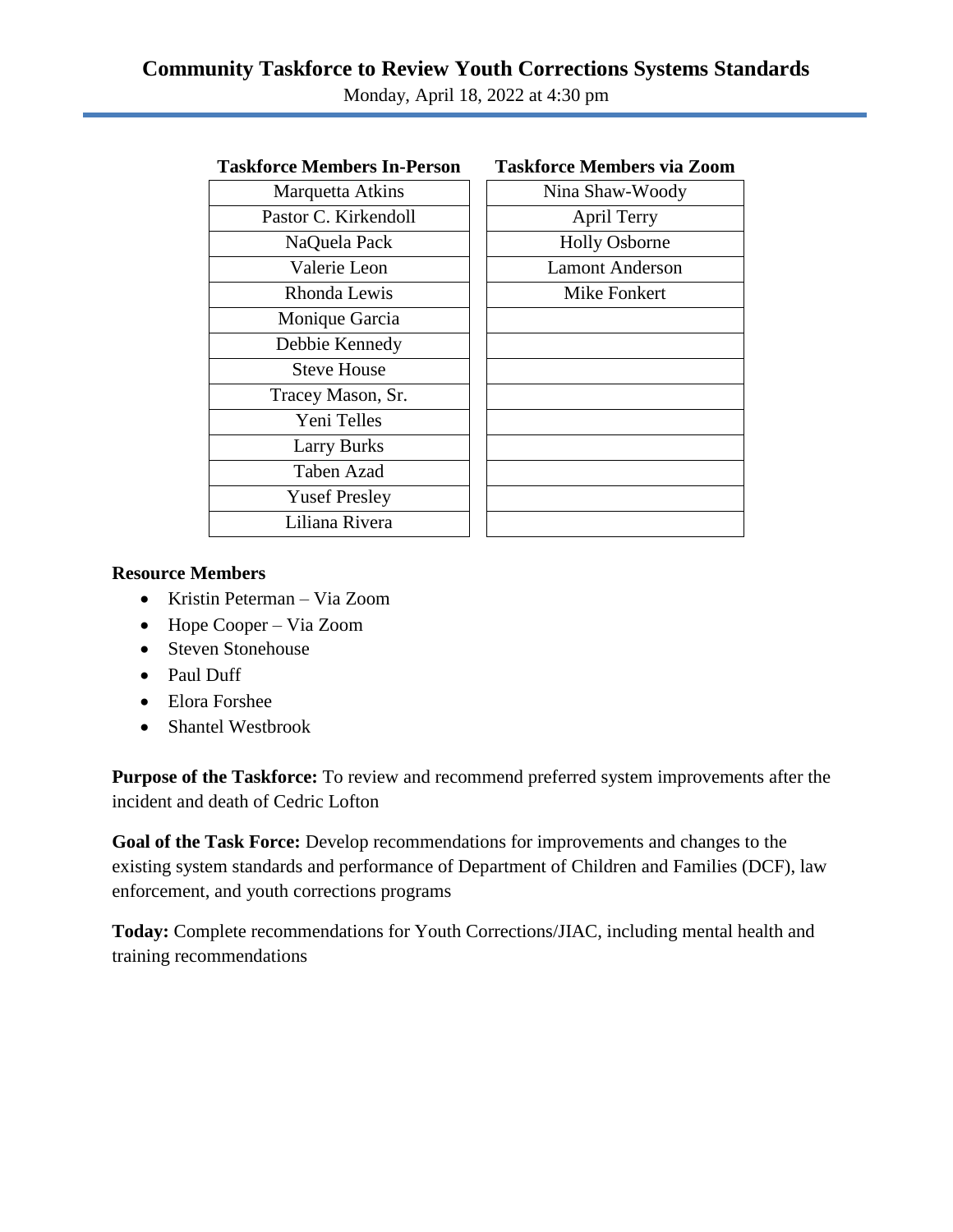## **Review and Prioritization 911 Recommendation**

1. Develop an uninterrupted, 24/7 mobile mental health response system that can be dispatched by 9-1-1 through a combination of the following –

1 a. Increasing funding for COMCARE mobile response team to increase availability

1.b. Increasing funding for ICT One, so they can be available 24/7

1.c. Developing and implementing a new crisis response model that does not include law enforcement, using findings from the Youth Mobile Response Services report, and model programs, such as the CAHOOTS (Crisis Assistance Helping Out On The Streets) program in Eugene, Oregon.

- Telles asks, what is the difference between 1A and 1C
	- o 1A is to increase funding for COMCARE mobile response team
	- o 1C is actually developing a completely new model/mobile response team that does not include law enforcement.
- Fonkert suggests clarifying that 1C does not exclude interfacing with law enforcement and developing program as a specific Sedgwick County asset
- 2. Embed social workers at 9-1-1
	- Austin, TX model
	- Colorado model
- Telles raises concern about shortage of social workers
- Terry suggests using the term "qualified mental health provider"
- 3. Identify and implement additional training for 911 employees to better screen callers, then pass to COMCARE or appropriate resource to address needs of emergency
- Pack suggests having 1-2 trained 911 employees per shift
- Elora Forshee states she has asked for, in the 2023 budget request, a comprehensive continuing education trainer
	- o We have already started the communication with COMCARE of how do we better screen people that don't need law enforcement, that can go over to a crisis worker because they are 24/7
	- o 2023 is reasonable deadline considering budget
- 4. Establish a community advisory board to represent the communities 911 serves
- Pack recommends conflicts of interest should be disclosed
- Forshee states, the community advisory board was added to the 911 strategic plan after meeting with Taskforce. They are currently working on the bylaws and conflicts of interest. Will be added end of year/December 2022
- Taskforce members to be of very diverse makeup
- 5. Address the high turnover rates at 911 by continuing to improve pay; improve diversity in recruitment for 911 staff

## **Taskforce will submit all five 911 recommendations.**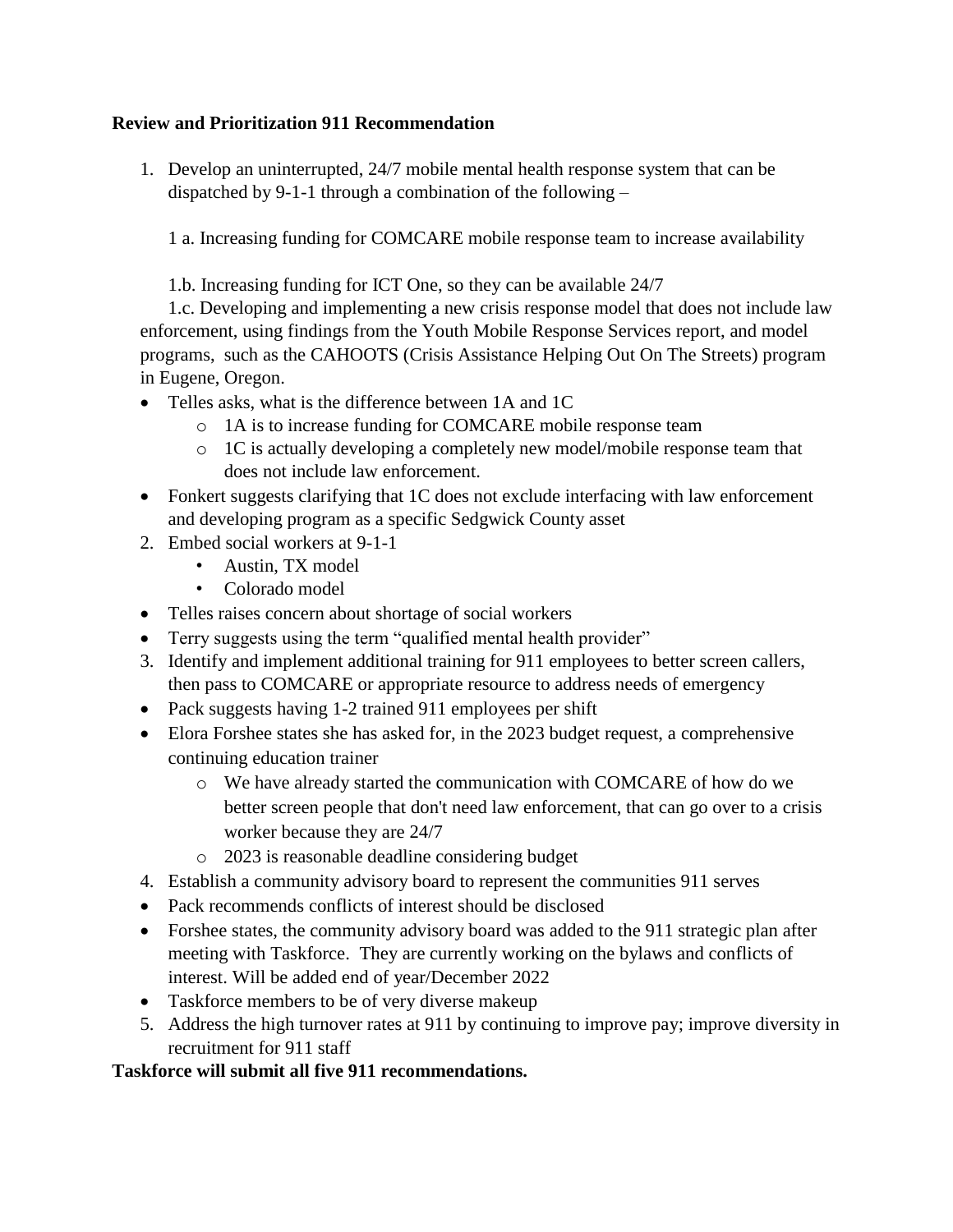- Attention called to list of Mental Health and Substance Abuse Coalition's legislative recommendations
- Clarified that all Taskforce recommendations will remain on list, but Taskforce will prioritize top five to provide some direction

## **Recommendation Prioritization WPD and JIAC**

- Mason requested clarity on requiring CIT for all law enforcement officers between their third and fifth year in the field
	- o Duff states, WPD has callout status for CIT officers if officer is available
	- o WPD tries to disburse the CIT-trained officers
	- o Every officer coming out of academy receives mental health training of sort; they do not go into the street without any mental health training
	- o Crisis Intervention Training (CIT), is a more extensive training that requires 40 hours - a whole week of the streets to get that additional training
- Mason would like to see a higher percentage of WPD with CIT
- Lewis asks, is there a middle ground? Not necessarily requiring CIT, but some training by working with community-based organizations like NAMI
	- o Duff states, CIT is not a magic bullet. In addition to mental health training WPD is exploring other resources too
	- o Duff likes the idea of mini trainings in 3-4 hour blocks and partnering with the community
- Mason asked, how much training is received in de-escalation
	- o Duff states, de-escalation is a part of entire police philosophy
	- o Ingrained in not just the academy, but also moving forward in continuous mandatory training
	- o WPD increased hostage negotiators from three to 14-15
- Shaw-Woody suggests language be updated to say hiring three full time and three part time mental health professionals to be available every shift, every day
- Telles recommends language be more inclusive for qualified mental health professionals
- **Top 5 recommendations for WPD** 
	- o Increasing funding for COMCARE mobile mental health unit and ICT One, so they can be available 24/7 and dispatched by 9-1-1 as a resource that serves the community and developing new crisis mental health model. - 12 votes
	- o Developing and implementing **standardized training** for law enforcement, JIAC and JDF personnel, to include topics on mental health first aid, adolescent brain development and de-stigmatization of mental health, as well as when and under what circumstances a youth can and should be taken to Ascension Via Christi St. Joseph, as opposed to JIAC. *[Cross-reference same recommendation for Foster Care, JIAC] -* 11 votes
	- o Creating an **eco-system** in Wichita and Sedgwick County that provides a tightly engaged network of collaborators between the systems that intersect with foster youth who might be facing a mental health crisis, and the grassroots agencies in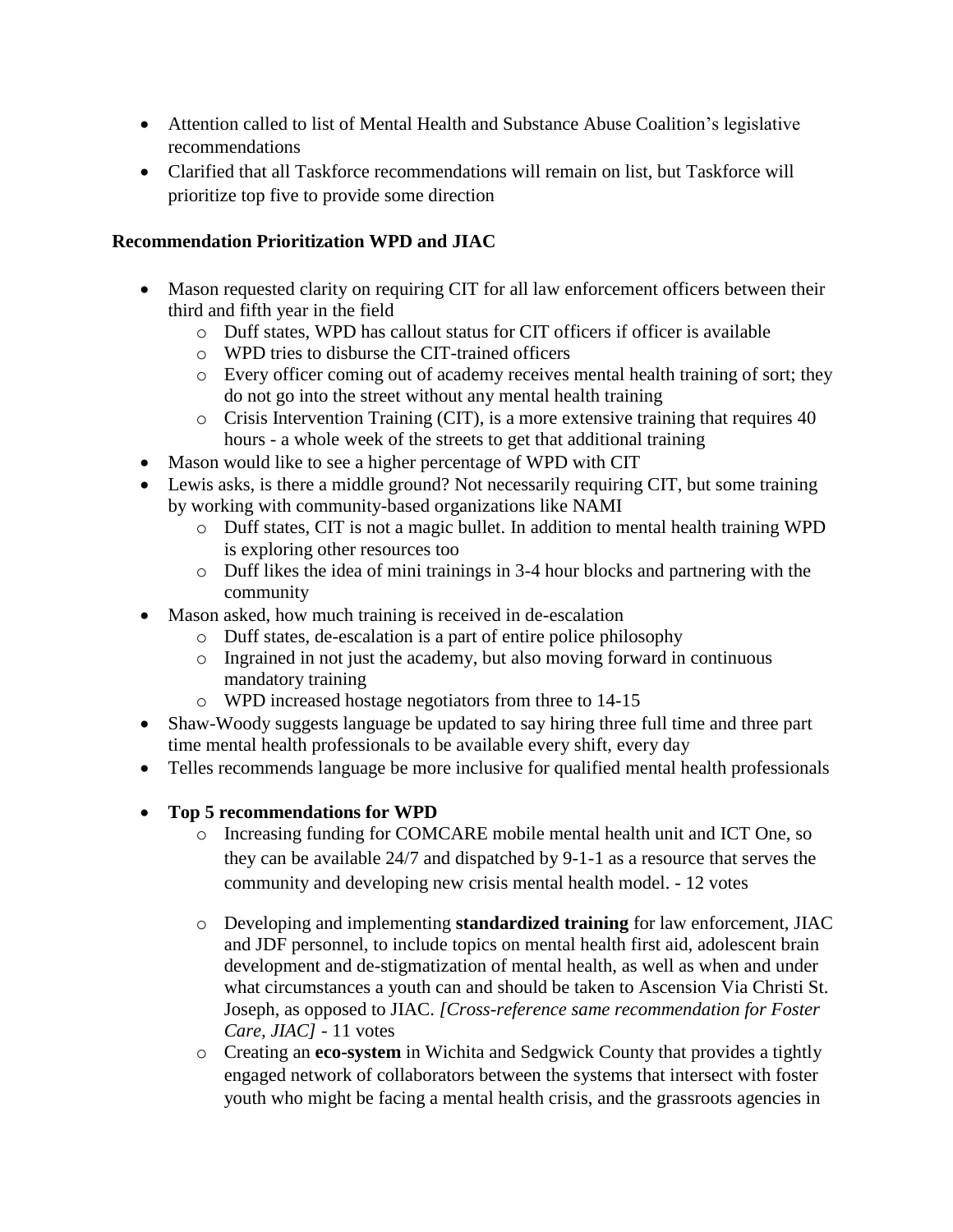the community that can fill in the gaps for these youth. The agencies include DCF, Law Enforcement, COMCARE, JIAC and JDF. Grassroots organizations include advocates, coaches, champions, and others. Organizations and individuals elected to be a part of the eco-system will be required to attend FREE training provided by the city/county that would cover topics such as: crisis intervention, de-escalation, mental health first aid and other training as identified by the organization.

1.a. Creating a **centralized database** at the Wichita Police Department that fosters transparency in the collaborations that exist between WPD and the community. The database will provide easy access for law enforcement, as well as a mechanism for other grassroot organizations to be added to the resource list for future collaborations. – 10 votes

• Pack recommends by 2023 as a reasonable timeline for progress on database

- o The Wichita Police Department will continually engage in **authentic dialogue** to eliminate barriers, address biases and build trust with marginalized groups throughout the community. This engagement will occur through attending/partnering in community events, attending neighborhood and community organization meetings, as well as hosting community forums.
- o Hiring a **full-time mental health professional** (psychiatrist or psychologist) to be on staff to support WPD employees. Supporting employees with their mental health has a direct impact on how employees show up and serve Wichita's diverse community.

### **Recommendation Prioritization JIAC**

- Item number one can be stricken from the list of items to prioritize because it is the exact same recommendation from WPD.
- **Top 5 recommendations for JIAC**
- 1. By July 1, 2022, updating JIAC Policy 8.810 **Use of Force**, so that it states:
	- Once youth is secured in a cell, instead of holding him/her down in the prone position, close the cell and allow the youth to calm down *[Need to check federal regulations to see if this is already in place]*
	- Do not use any position that covers the youth's chest
	- Only allow the prone position to be used to cuff and sit, cuff and stand
	- One staff person is responsible for video/audio recording any incidents of restraint, keeping time to ensure a youth is sitting or standing immediately after cuffing/restraining, and the youth is in overall good health and wellbeing. This person would also be observing employees and in charge of "tapping out" anyone who appears to have reached his or her physical, mental, or emotional limit when working with a youth. This person should never assist in restraining the youth. *[KJCC has a program that could be used as a model.]*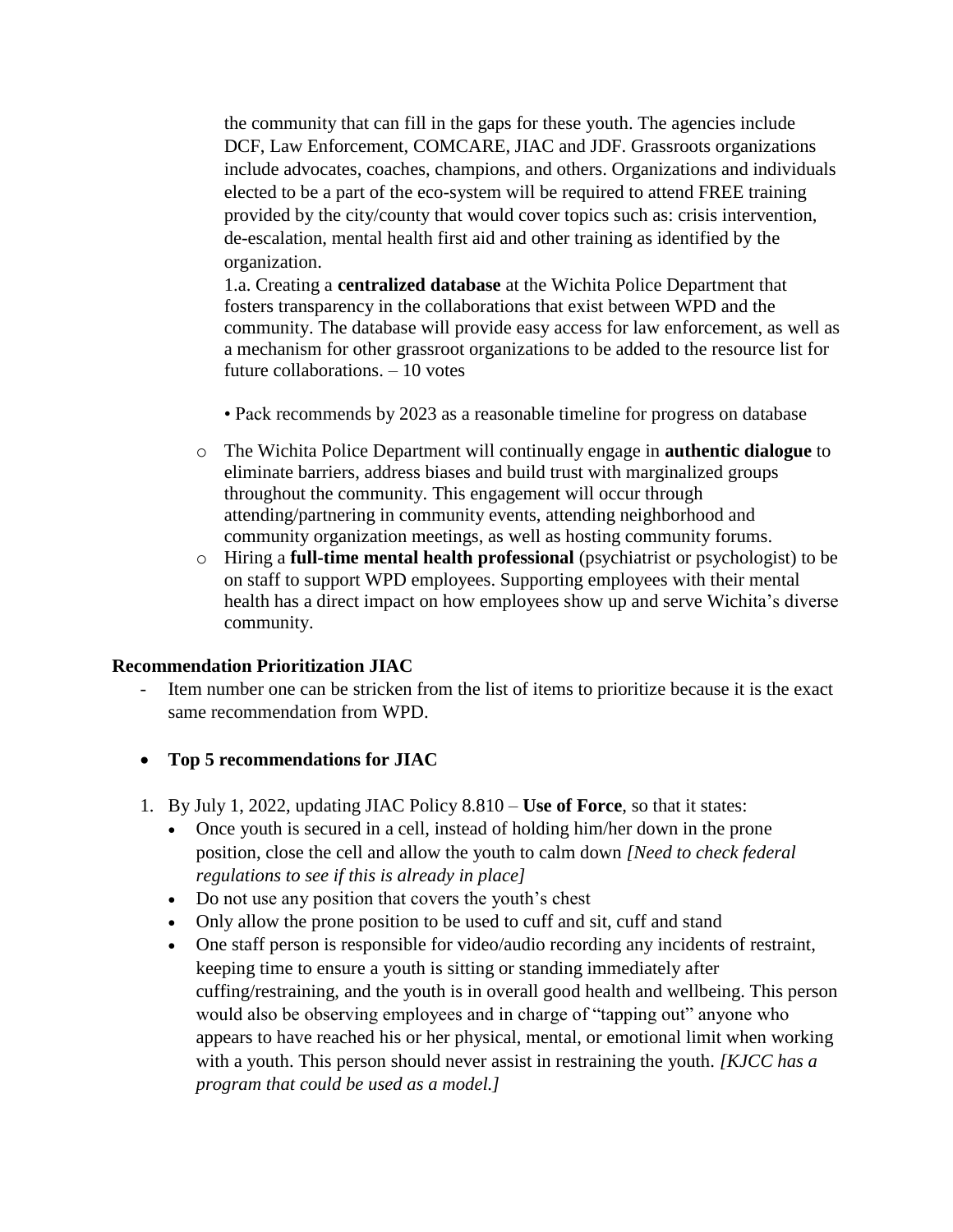- 2. The Kansas Department of Corrections (KDOC) revise its budget requirements to allow for mental health to be a core service for KDOC, so that it is not dependent on grant funds for mental health programs at the local level.
- 3. Requiring a nursing staff person to be present at JIAC/Juvenile Detention Facility (JDF) 24/7.
- 4. Establishing a long-term goal for the Kansas Department of Corrections to develop and implement a strategy that moves juvenile justice systems to a restorative justice system. [Hope Cooper can provide clarifying language.]
- 5. Supporting the Mental Health and Substance Abuse Coalition legislative agenda to increase the number of mental health professionals in Sedgwick County.
- Cooper states KDOC provides grants to the local counties and we provide grants to community providers, but do not fund mental health. There is a state agency that funds mental health. If an entity has a program that meets that serves the juvenile justice population and they partner with local mental health, that's something, KDOC funds, but do not have a line item. The Juvenile Justice Oversight Committee has a line item that is generically called mental health, which they fund and it would be through grants and or providing money for services for mental health that KDOC would not oversee.
- Anderson asks what your budget looks like for mental health in the JIAC facility.
	- o Stonehouse responds for JIAC this year the budget is zero. Next year it is \$175,000 and JDF is about \$300,000.
- Anderson recommends asking Sedgwick County to enhance the budget by adding or increasing the funding for mental health as core services to cover both JIAC and JDF.
- With this consistent funding JIAC/JDF would be able to use the fund dollars in a way that makes the most sense for how kids are entering in and out of either one of the systems

## **Next steps**

- Get all recommendations into one document that will show all the recommendations for all the systems. Will put the five that the taskforce identified as the top five recommendations for each system at the top and the rest following
- The goal and the intent behind prioritizing each one of the systems is to provide some direction and have as much impact and change on the system Task Force trying to make
- Will have a final report to review before next Monday's final session.
- The final report will come from Taskforce to Sedgwick County and Sedgwick County will have the responsibility of disseminating this to all of the other organizations that we have been talking about through this process so that's what next week looks like.
- Mason asks for the number of police officers that are over three to five years